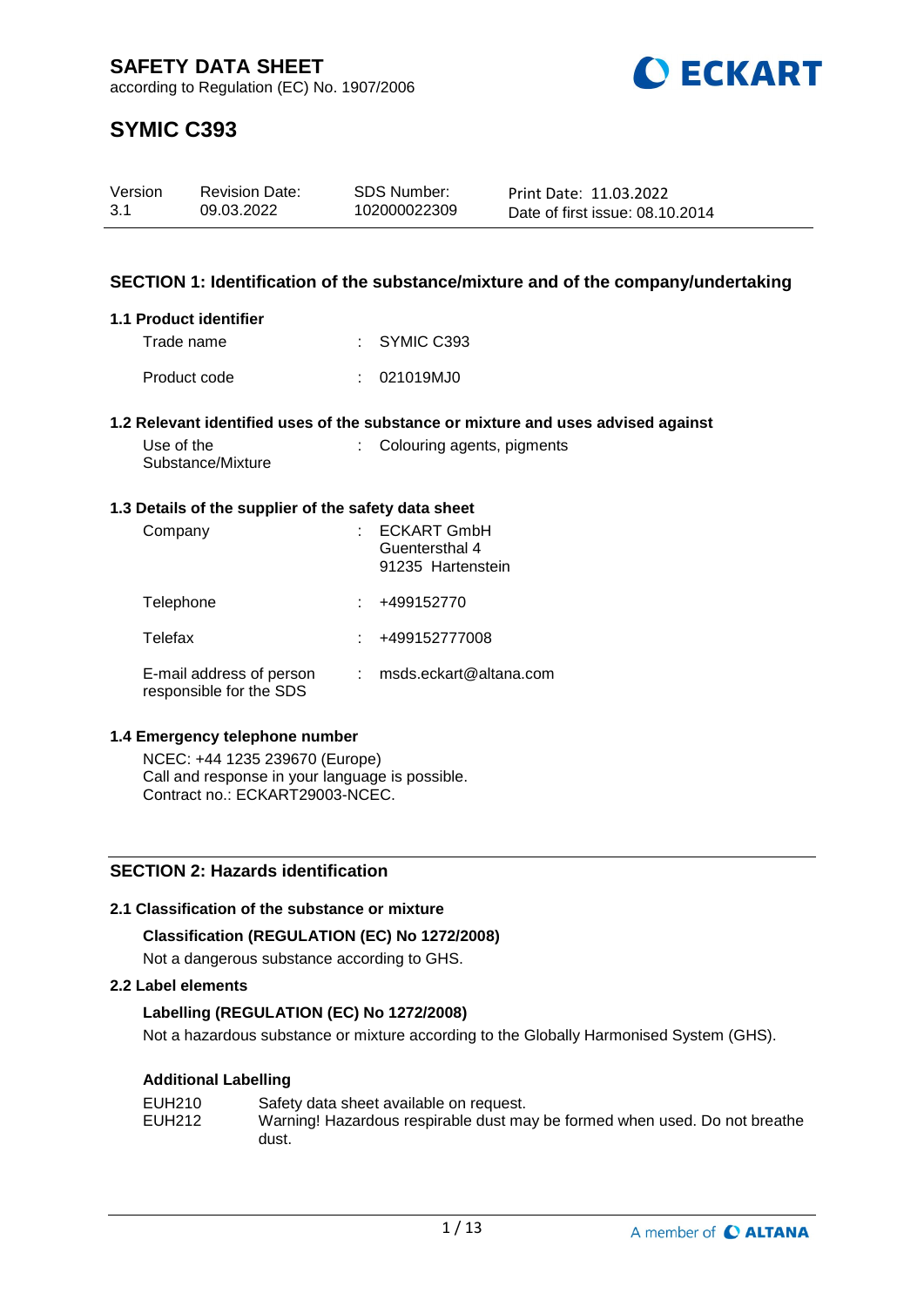

# **SYMIC C393**

| Version | <b>Revision Date:</b> | SDS Number:  | Print Date: 11.03.2022          |
|---------|-----------------------|--------------|---------------------------------|
| -3.1    | 09.03.2022            | 102000022309 | Date of first issue: 08.10.2014 |

#### **2.3 Other hazards**

This substance/mixture contains no components considered to be either persistent, bioaccumulative and toxic (PBT), or very persistent and very bioaccumulative (vPvB) at levels of 0.1% or higher.

### **SECTION 3: Composition/information on ingredients**

#### **3.2 Mixtures**

#### **Hazardous components**

| Chemical name                                    | CAS-No.                    | Classification         | Concentration |
|--------------------------------------------------|----------------------------|------------------------|---------------|
|                                                  | EC-No.                     | <b>REGULATION (EC)</b> | (% w/w)       |
|                                                  | Index-No.                  | No 1272/2008           |               |
|                                                  | <b>Registration number</b> |                        |               |
| Substances with a workplace exposure limit :     |                            |                        |               |
| Fluorphlogopite                                  | 12003-38-2                 |                        | $>= 25 - 50$  |
| (Mg3K[AlF2O(SiO3)3])                             | 234-426-5                  |                        |               |
|                                                  | 01-2119971065-37           |                        |               |
| For explanation of abbreviations see section 16. |                            |                        |               |

#### **SECTION 4: First aid measures**

#### **4.1 Description of first aid measures**

| General advice          | Do not leave the victim unattended.                                                                                                                                           |
|-------------------------|-------------------------------------------------------------------------------------------------------------------------------------------------------------------------------|
| If inhaled              | If unconscious, place in recovery position and seek medical<br>advice.<br>If symptoms persist, call a physician.                                                              |
| In case of skin contact | : Wash off with soap and water.                                                                                                                                               |
| In case of eye contact  | : Remove contact lenses.<br>If eye irritation persists, consult a specialist.                                                                                                 |
| If swallowed            | Keep respiratory tract clear.<br>Do not give milk or alcoholic beverages.<br>Never give anything by mouth to an unconscious person.<br>If symptoms persist, call a physician. |

#### **4.2 Most important symptoms and effects, both acute and delayed**

None known.

#### **4.3 Indication of any immediate medical attention and special treatment needed**

This information is not available.

### **SECTION 5: Firefighting measures**

#### **5.1 Extinguishing media**

Suitable extinguishing media : Foam

Carbon dioxide (CO2)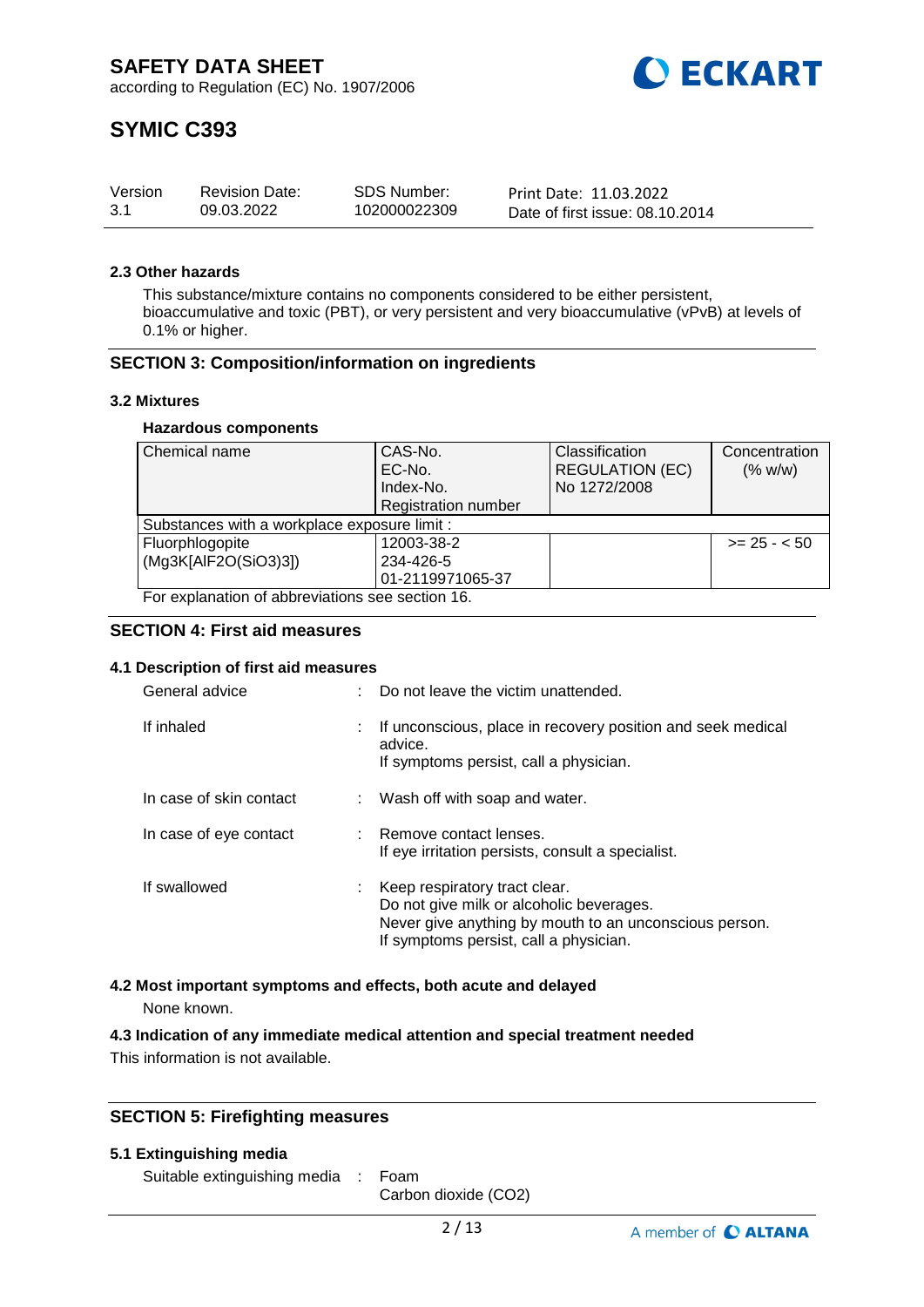according to Regulation (EC) No. 1907/2006



| Version<br>3.1            |                  | <b>Revision Date:</b><br>09.03.2022                              |    | <b>SDS Number:</b><br>102000022309                                        | Print Date: 11.03.2022<br>Date of first issue: 08.10.2014                                                                                            |  |
|---------------------------|------------------|------------------------------------------------------------------|----|---------------------------------------------------------------------------|------------------------------------------------------------------------------------------------------------------------------------------------------|--|
|                           |                  |                                                                  |    |                                                                           |                                                                                                                                                      |  |
|                           |                  |                                                                  |    | ABC powder                                                                |                                                                                                                                                      |  |
|                           |                  | 5.2 Special hazards arising from the substance or mixture        |    |                                                                           |                                                                                                                                                      |  |
|                           |                  | 5.3 Advice for firefighters                                      |    |                                                                           |                                                                                                                                                      |  |
|                           | for firefighters | Special protective equipment :                                   |    | Wear self-contained breathing apparatus for firefighting if<br>necessary. |                                                                                                                                                      |  |
|                           |                  | Further information                                              |    |                                                                           | Standard procedure for chemical fires.<br>Use extinguishing measures that are appropriate to local<br>circumstances and the surrounding environment. |  |
|                           |                  | <b>SECTION 6: Accidental release measures</b>                    |    |                                                                           |                                                                                                                                                      |  |
|                           |                  |                                                                  |    |                                                                           | 6.1 Personal precautions, protective equipment and emergency procedures                                                                              |  |
|                           |                  | Personal precautions                                             |    | Avoid dust formation.                                                     |                                                                                                                                                      |  |
|                           |                  |                                                                  |    |                                                                           |                                                                                                                                                      |  |
|                           |                  |                                                                  |    |                                                                           |                                                                                                                                                      |  |
|                           |                  | <b>6.2 Environmental precautions</b>                             |    |                                                                           |                                                                                                                                                      |  |
| Environmental precautions |                  | ÷                                                                |    | No special environmental precautions required.                            |                                                                                                                                                      |  |
|                           |                  | 6.3 Methods and material for containment and cleaning up         |    |                                                                           |                                                                                                                                                      |  |
|                           |                  | Methods for cleaning up                                          |    |                                                                           | Pick up and arrange disposal without creating dust.                                                                                                  |  |
|                           |                  |                                                                  |    | Sweep up and shovel.                                                      |                                                                                                                                                      |  |
|                           |                  |                                                                  |    |                                                                           | Keep in suitable, closed containers for disposal.                                                                                                    |  |
|                           |                  |                                                                  |    |                                                                           |                                                                                                                                                      |  |
|                           |                  | 6.4 Reference to other sections                                  |    |                                                                           |                                                                                                                                                      |  |
|                           |                  |                                                                  |    |                                                                           |                                                                                                                                                      |  |
|                           |                  | <b>SECTION 7: Handling and storage</b>                           |    |                                                                           |                                                                                                                                                      |  |
|                           |                  | 7.1 Precautions for safe handling                                |    |                                                                           |                                                                                                                                                      |  |
|                           |                  | Advice on safe handling                                          |    | application area.                                                         | For personal protection see section 8.<br>Smoking, eating and drinking should be prohibited in the                                                   |  |
|                           |                  | Advice on protection against<br>fire and explosion               | ÷. | is formed.                                                                | Provide appropriate exhaust ventilation at places where dust                                                                                         |  |
|                           |                  | Hygiene measures                                                 |    |                                                                           | General industrial hygiene practice.                                                                                                                 |  |
|                           |                  | 7.2 Conditions for safe storage, including any incompatibilities |    |                                                                           |                                                                                                                                                      |  |

| Requirements for storage<br>areas and containers | Electrical installations / working materials must comply with<br>the technological safety standards. |
|--------------------------------------------------|------------------------------------------------------------------------------------------------------|
| Advice on common storage                         | : No materials to be especially mentioned.                                                           |
| Further information on                           | : Keep in a dry place. No decomposition if stored and applied                                        |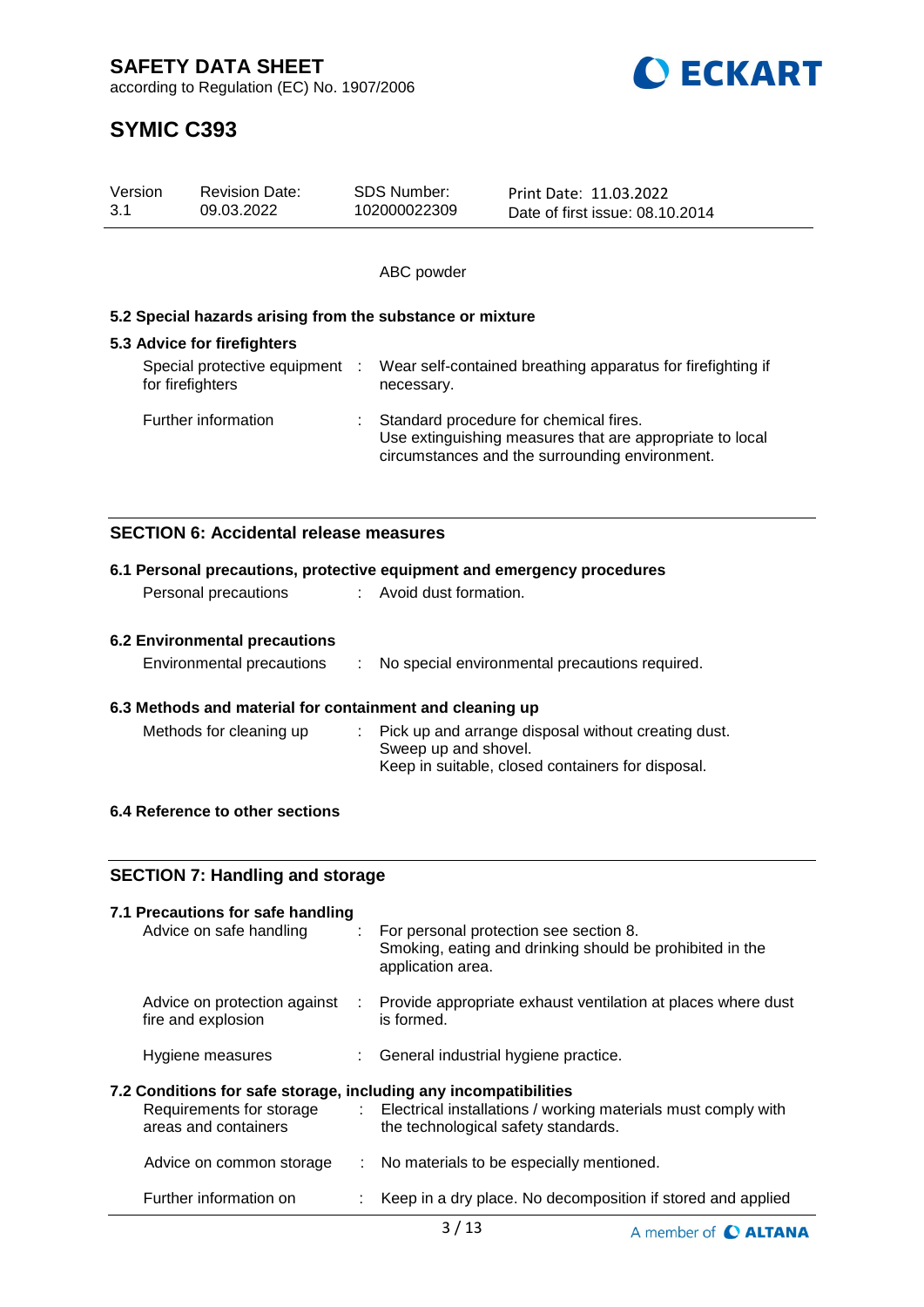

# **SYMIC C393**

| Version | <b>Revision Date:</b> | SDS Number:  | Print Date: 11.03.2022          |
|---------|-----------------------|--------------|---------------------------------|
| 3.1     | 09.03.2022            | 102000022309 | Date of first issue: 08.10.2014 |

storage stability as directed.

### **7.3 Specific end use(s)**

This information is not available.

### **SECTION 8: Exposure controls/personal protection**

#### **8.1 Control parameters**

### **Occupational Exposure Limits**

| Components          | CAS-No.                                                                                                                                               | Value type (Form<br>of exposure)                                             | Control parameters                                                                                                                                                                                                                                                                                                                                                                                                                                                                                                                                                                                                                                                                                                                                                                                                                                                                                                                                                                                                                                                                                                                                                                                                                                                                                                                                                                                                                                                                                                                                                                                                                                                                                                                                                                                    | <b>Basis</b> |  |
|---------------------|-------------------------------------------------------------------------------------------------------------------------------------------------------|------------------------------------------------------------------------------|-------------------------------------------------------------------------------------------------------------------------------------------------------------------------------------------------------------------------------------------------------------------------------------------------------------------------------------------------------------------------------------------------------------------------------------------------------------------------------------------------------------------------------------------------------------------------------------------------------------------------------------------------------------------------------------------------------------------------------------------------------------------------------------------------------------------------------------------------------------------------------------------------------------------------------------------------------------------------------------------------------------------------------------------------------------------------------------------------------------------------------------------------------------------------------------------------------------------------------------------------------------------------------------------------------------------------------------------------------------------------------------------------------------------------------------------------------------------------------------------------------------------------------------------------------------------------------------------------------------------------------------------------------------------------------------------------------------------------------------------------------------------------------------------------------|--------------|--|
| titanium dioxide    | 13463-67-<br>$\overline{7}$                                                                                                                           | TWA (inhalable<br>dust)                                                      | 10 mg/m3                                                                                                                                                                                                                                                                                                                                                                                                                                                                                                                                                                                                                                                                                                                                                                                                                                                                                                                                                                                                                                                                                                                                                                                                                                                                                                                                                                                                                                                                                                                                                                                                                                                                                                                                                                                              | GB EH40      |  |
| Further information |                                                                                                                                                       | exposure limit should be used.                                               | For the purposes of these limits, respirable dust and inhalable dust are<br>those fractions of airborne dust which will be collected when sampling is<br>undertaken in accordance with the methods described in MDHS14/4<br>General methods for sampling and gravimetric analysis or respirable,<br>thoracic and inhalable aerosols., The COSHH definition of a substance<br>hazardous to health includes dust of any kind when present at a<br>concentration in air equal to or greater than 10 mg.m-3 8-hour TWA of<br>inhalable dust or 4 mg.m-3 8-hour TWA of respirable dust. This means that<br>any dust will be subject to COSHH if people are exposed to dust above<br>these levels. Some dusts have been assigned specific WELs and exposure<br>to these must comply with the appropriate limits., Most industrial dusts<br>contain particles of a wide range of sizes. The behaviour, deposition and<br>fate of any particular particle after entry into the human respiratory system,<br>and the body response that it elicits, depend on the nature and size of the<br>particle. HSE distinguishes two size fractions for limit-setting purposes<br>termed 'inhalable' and 'respirable'., Inhalable dust approximates to the<br>fraction of airborne material that enters the nose and mouth during breathing<br>and is therefore available for deposition in the respiratory tract. Respirable<br>dust approximates to the fraction that penetrates to the gas exchange region<br>of the lung. Fuller definitions and explanatory material are given in<br>MDHS14/4., Where dusts contain components that have their own assigned<br>WEL, all the relevant limits should be complied with., Where no specific<br>short-term exposure limit is listed, a figure three times the long-term |              |  |
| Further information |                                                                                                                                                       | TWA (Inhalable)                                                              | $10 \text{ mg/m}$<br>The COSHH definition of a substance hazardous to health includes dust of                                                                                                                                                                                                                                                                                                                                                                                                                                                                                                                                                                                                                                                                                                                                                                                                                                                                                                                                                                                                                                                                                                                                                                                                                                                                                                                                                                                                                                                                                                                                                                                                                                                                                                         | GB EH40      |  |
|                     |                                                                                                                                                       | times the long-term exposure limit should be used.<br><b>TWA</b> (Respirable | any kind when present at a concentration in air equal to or greater than 10<br>mg.m-3 8-hour TWA of inhalable dust or 4 mg.m-3 8-hour TWA of respirable<br>dust. This means that any dust will be subject to COSHH if people are<br>exposed to dust above these levels. Some dusts have been assigned<br>specific WELs and exposure to these must comply with the appropriate<br>limits., Where no specific short-term exposure limit is listed, a figure three<br>$4$ mg/m $3$                                                                                                                                                                                                                                                                                                                                                                                                                                                                                                                                                                                                                                                                                                                                                                                                                                                                                                                                                                                                                                                                                                                                                                                                                                                                                                                       | GB EH40      |  |
| Further information |                                                                                                                                                       | dust)                                                                        |                                                                                                                                                                                                                                                                                                                                                                                                                                                                                                                                                                                                                                                                                                                                                                                                                                                                                                                                                                                                                                                                                                                                                                                                                                                                                                                                                                                                                                                                                                                                                                                                                                                                                                                                                                                                       |              |  |
|                     | For the purposes of these limits, respirable dust and inhalable dust are<br>those fractions of airborne dust which will be collected when sampling is |                                                                              |                                                                                                                                                                                                                                                                                                                                                                                                                                                                                                                                                                                                                                                                                                                                                                                                                                                                                                                                                                                                                                                                                                                                                                                                                                                                                                                                                                                                                                                                                                                                                                                                                                                                                                                                                                                                       |              |  |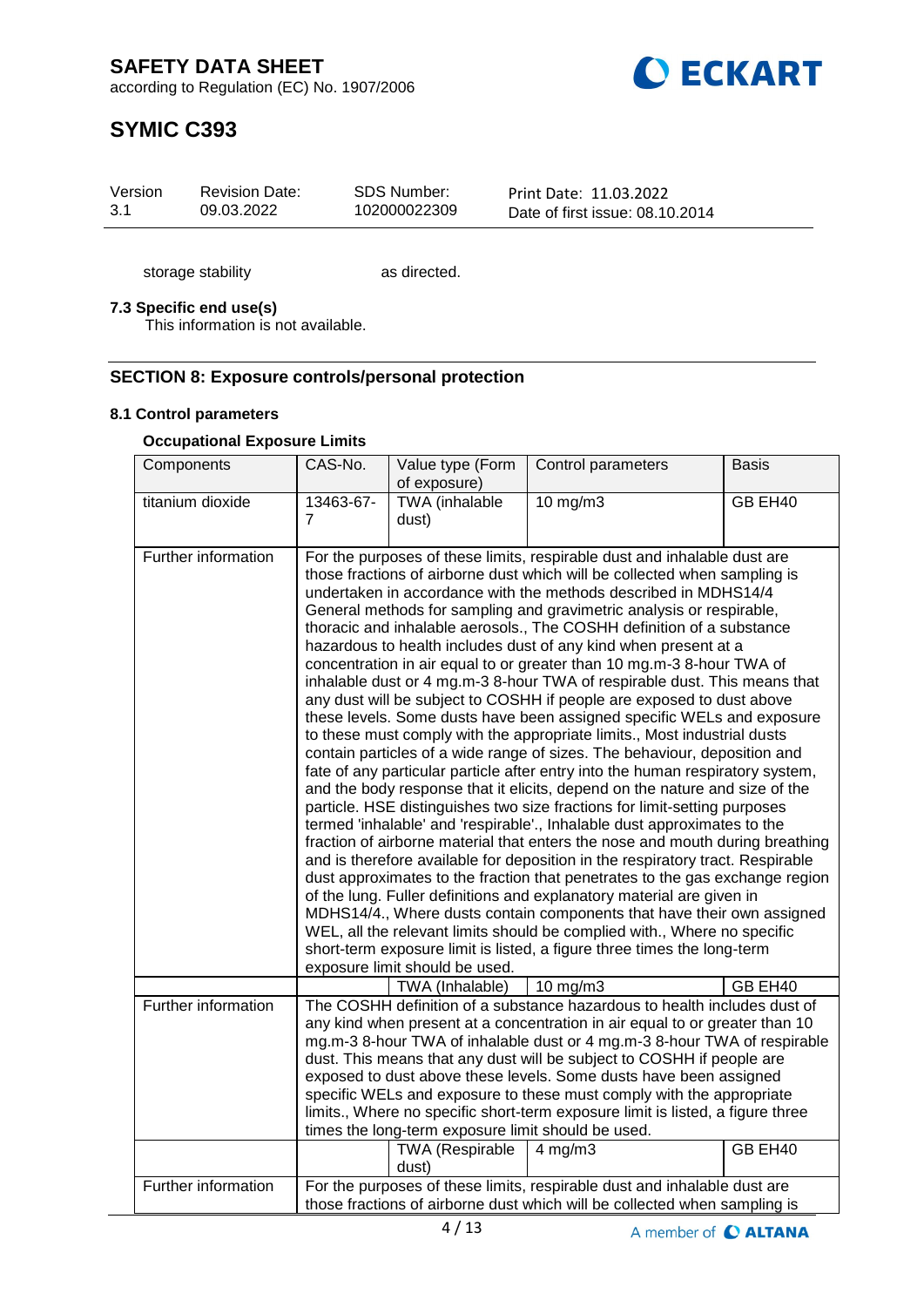according to Regulation (EC) No. 1907/2006



| Version<br>3.1 | <b>Revision Date:</b><br>09.03.2022  |                                                                                                                                                                                                                                                                                                                                                                                                                                                                                                                       | <b>SDS Number:</b><br>102000022309                                    | Print Date: 11.03.2022<br>Date of first issue: 08.10.2014                                                                                                                                                                                                                                                                                                                                                                                                                                                                                                                                                                                                                                                                                                                                                                                                                                                                                                                                                                                                                                                                                                                                                                                                                                                                                                                                                                                                                                                                                                                                                                                                                                                                                |            |
|----------------|--------------------------------------|-----------------------------------------------------------------------------------------------------------------------------------------------------------------------------------------------------------------------------------------------------------------------------------------------------------------------------------------------------------------------------------------------------------------------------------------------------------------------------------------------------------------------|-----------------------------------------------------------------------|------------------------------------------------------------------------------------------------------------------------------------------------------------------------------------------------------------------------------------------------------------------------------------------------------------------------------------------------------------------------------------------------------------------------------------------------------------------------------------------------------------------------------------------------------------------------------------------------------------------------------------------------------------------------------------------------------------------------------------------------------------------------------------------------------------------------------------------------------------------------------------------------------------------------------------------------------------------------------------------------------------------------------------------------------------------------------------------------------------------------------------------------------------------------------------------------------------------------------------------------------------------------------------------------------------------------------------------------------------------------------------------------------------------------------------------------------------------------------------------------------------------------------------------------------------------------------------------------------------------------------------------------------------------------------------------------------------------------------------------|------------|
|                | Further information                  |                                                                                                                                                                                                                                                                                                                                                                                                                                                                                                                       | exposure limit should be used.<br><b>TWA</b> (Respirable<br>fraction) | undertaken in accordance with the methods described in MDHS14/4<br>General methods for sampling and gravimetric analysis or respirable,<br>thoracic and inhalable aerosols., The COSHH definition of a substance<br>hazardous to health includes dust of any kind when present at a<br>concentration in air equal to or greater than 10 mg.m-3 8-hour TWA of<br>inhalable dust or 4 mg.m-3 8-hour TWA of respirable dust. This means that<br>any dust will be subject to COSHH if people are exposed to dust above<br>these levels. Some dusts have been assigned specific WELs and exposure<br>to these must comply with the appropriate limits., Most industrial dusts<br>contain particles of a wide range of sizes. The behaviour, deposition and<br>fate of any particular particle after entry into the human respiratory system,<br>and the body response that it elicits, depend on the nature and size of the<br>particle. HSE distinguishes two size fractions for limit-setting purposes<br>termed 'inhalable' and 'respirable'., Inhalable dust approximates to the<br>fraction of airborne material that enters the nose and mouth during breathing<br>and is therefore available for deposition in the respiratory tract. Respirable<br>dust approximates to the fraction that penetrates to the gas exchange region<br>of the lung. Fuller definitions and explanatory material are given in<br>MDHS14/4., Where dusts contain components that have their own assigned<br>WEL, all the relevant limits should be complied with., Where no specific<br>short-term exposure limit is listed, a figure three times the long-term<br>$4$ mg/m $3$<br>The COSHH definition of a substance hazardous to health includes dust of | GB EH40    |
|                |                                      | any kind when present at a concentration in air equal to or greater than 10<br>mg.m-3 8-hour TWA of inhalable dust or 4 mg.m-3 8-hour TWA of respirable<br>dust. This means that any dust will be subject to COSHH if people are<br>exposed to dust above these levels. Some dusts have been assigned<br>specific WELs and exposure to these must comply with the appropriate<br>limits., Where no specific short-term exposure limit is listed, a figure three<br>times the long-term exposure limit should be used. |                                                                       |                                                                                                                                                                                                                                                                                                                                                                                                                                                                                                                                                                                                                                                                                                                                                                                                                                                                                                                                                                                                                                                                                                                                                                                                                                                                                                                                                                                                                                                                                                                                                                                                                                                                                                                                          |            |
| 3])            | Fluorphlogopite<br>(Mg3K[AlF2O(SiO3) | 12003-38-<br>2                                                                                                                                                                                                                                                                                                                                                                                                                                                                                                        | <b>TWA</b>                                                            | $2.5$ mg/m $3$<br>(Fluorine)                                                                                                                                                                                                                                                                                                                                                                                                                                                                                                                                                                                                                                                                                                                                                                                                                                                                                                                                                                                                                                                                                                                                                                                                                                                                                                                                                                                                                                                                                                                                                                                                                                                                                                             | 2000/39/EC |
|                | Further information                  | Indicative                                                                                                                                                                                                                                                                                                                                                                                                                                                                                                            |                                                                       |                                                                                                                                                                                                                                                                                                                                                                                                                                                                                                                                                                                                                                                                                                                                                                                                                                                                                                                                                                                                                                                                                                                                                                                                                                                                                                                                                                                                                                                                                                                                                                                                                                                                                                                                          |            |
|                | diiron trioxide                      | 1309-37-1                                                                                                                                                                                                                                                                                                                                                                                                                                                                                                             | TWA (Inhalable)                                                       | 10 mg/m3                                                                                                                                                                                                                                                                                                                                                                                                                                                                                                                                                                                                                                                                                                                                                                                                                                                                                                                                                                                                                                                                                                                                                                                                                                                                                                                                                                                                                                                                                                                                                                                                                                                                                                                                 | GB EH40    |
|                | Further information                  |                                                                                                                                                                                                                                                                                                                                                                                                                                                                                                                       | TWA (Respirable                                                       | The COSHH definition of a substance hazardous to health includes dust of<br>any kind when present at a concentration in air equal to or greater than 10<br>mg.m-3 8-hour TWA of inhalable dust or 4 mg.m-3 8-hour TWA of respirable<br>dust. This means that any dust will be subject to COSHH if people are<br>exposed to dust above these levels. Some dusts have been assigned<br>specific WELs and exposure to these must comply with the appropriate<br>limits., Where no specific short-term exposure limit is listed, a figure three<br>times the long-term exposure limit should be used.<br>$4$ mg/m $3$                                                                                                                                                                                                                                                                                                                                                                                                                                                                                                                                                                                                                                                                                                                                                                                                                                                                                                                                                                                                                                                                                                                        | GB EH40    |
|                | Further information                  |                                                                                                                                                                                                                                                                                                                                                                                                                                                                                                                       | fraction)                                                             | The COSHH definition of a substance hazardous to health includes dust of<br>any kind when present at a concentration in air equal to or greater than 10<br>mg.m-3 8-hour TWA of inhalable dust or 4 mg.m-3 8-hour TWA of respirable<br>dust. This means that any dust will be subject to COSHH if people are                                                                                                                                                                                                                                                                                                                                                                                                                                                                                                                                                                                                                                                                                                                                                                                                                                                                                                                                                                                                                                                                                                                                                                                                                                                                                                                                                                                                                             |            |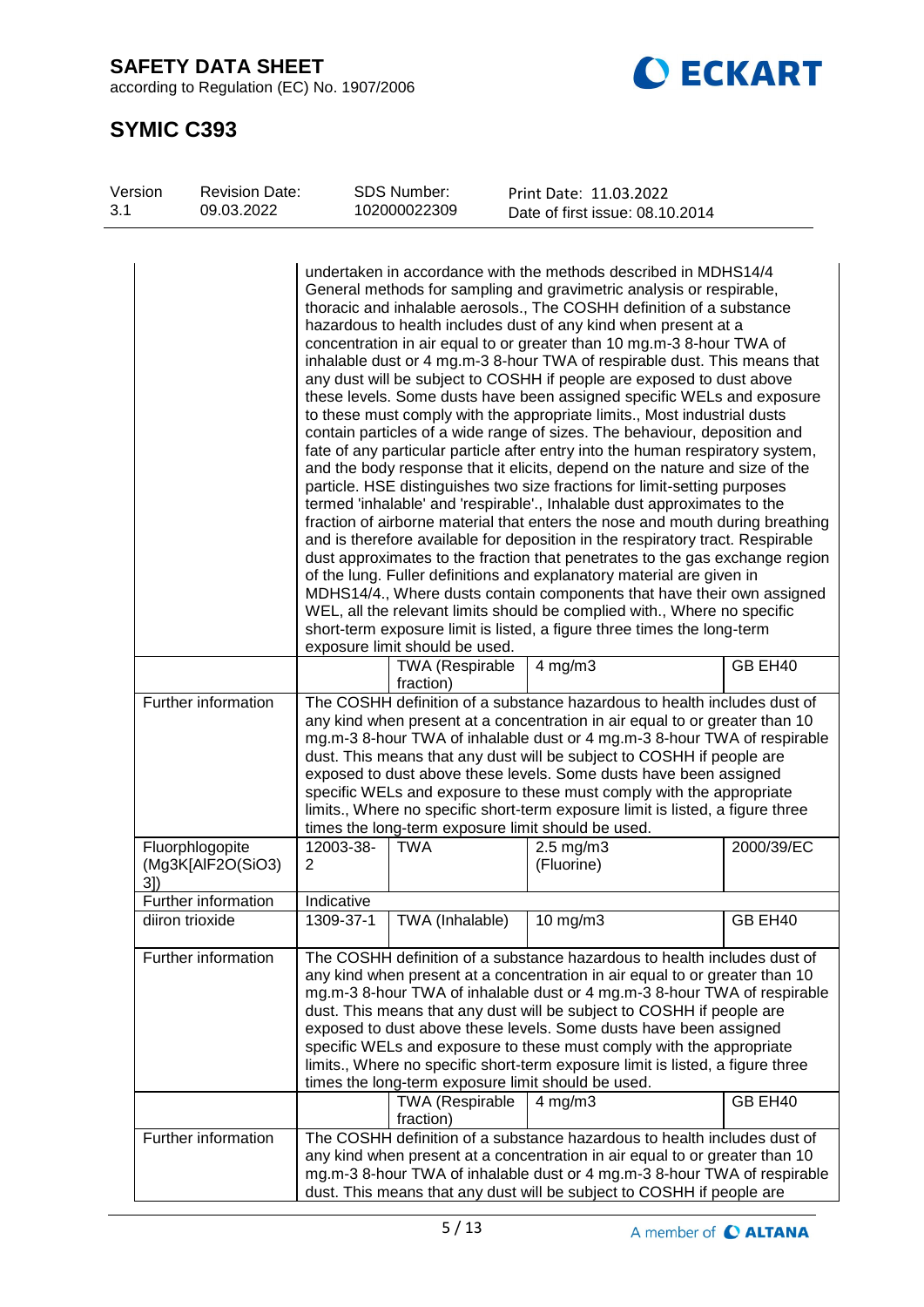according to Regulation (EC) No. 1907/2006

Revision Date:

SDS Number:



# **SYMIC C393**

| Version<br>3.1 | <b>Revision Date:</b><br>09.03.2022 | SDS Number:<br>102000022309                        | Print Date: 11.03.2022<br>Date of first issue: 08.10.2014                                                                                                                                                                                                                                                                                                                                                                                                                                                                                                                                                                                                                                                                                                                                                                                                                                                                                                                                                                                                                                                                                                                                                                                                                                                                                                                                                                                                                                                                                                                                                                                                                                                                                                                                             |         |
|----------------|-------------------------------------|----------------------------------------------------|-------------------------------------------------------------------------------------------------------------------------------------------------------------------------------------------------------------------------------------------------------------------------------------------------------------------------------------------------------------------------------------------------------------------------------------------------------------------------------------------------------------------------------------------------------------------------------------------------------------------------------------------------------------------------------------------------------------------------------------------------------------------------------------------------------------------------------------------------------------------------------------------------------------------------------------------------------------------------------------------------------------------------------------------------------------------------------------------------------------------------------------------------------------------------------------------------------------------------------------------------------------------------------------------------------------------------------------------------------------------------------------------------------------------------------------------------------------------------------------------------------------------------------------------------------------------------------------------------------------------------------------------------------------------------------------------------------------------------------------------------------------------------------------------------------|---------|
|                |                                     |                                                    |                                                                                                                                                                                                                                                                                                                                                                                                                                                                                                                                                                                                                                                                                                                                                                                                                                                                                                                                                                                                                                                                                                                                                                                                                                                                                                                                                                                                                                                                                                                                                                                                                                                                                                                                                                                                       |         |
|                |                                     |                                                    | exposed to dust above these levels. Some dusts have been assigned<br>specific WELs and exposure to these must comply with the appropriate<br>limits., Where no specific short-term exposure limit is listed, a figure three                                                                                                                                                                                                                                                                                                                                                                                                                                                                                                                                                                                                                                                                                                                                                                                                                                                                                                                                                                                                                                                                                                                                                                                                                                                                                                                                                                                                                                                                                                                                                                           |         |
|                |                                     | times the long-term exposure limit should be used. |                                                                                                                                                                                                                                                                                                                                                                                                                                                                                                                                                                                                                                                                                                                                                                                                                                                                                                                                                                                                                                                                                                                                                                                                                                                                                                                                                                                                                                                                                                                                                                                                                                                                                                                                                                                                       |         |
|                |                                     | TWA (inhalable<br>dust)                            | $10$ mg/m $3$                                                                                                                                                                                                                                                                                                                                                                                                                                                                                                                                                                                                                                                                                                                                                                                                                                                                                                                                                                                                                                                                                                                                                                                                                                                                                                                                                                                                                                                                                                                                                                                                                                                                                                                                                                                         | GB EH40 |
|                | Further information                 | exposure limit should be used.                     | For the purposes of these limits, respirable dust and inhalable dust are<br>those fractions of airborne dust which will be collected when sampling is<br>undertaken in accordance with the methods described in MDHS14/4<br>General methods for sampling and gravimetric analysis or respirable,<br>thoracic and inhalable aerosols., The COSHH definition of a substance<br>hazardous to health includes dust of any kind when present at a<br>concentration in air equal to or greater than 10 mg.m-3 8-hour TWA of<br>inhalable dust or 4 mg.m-3 8-hour TWA of respirable dust. This means that<br>any dust will be subject to COSHH if people are exposed to dust above<br>these levels. Some dusts have been assigned specific WELs and exposure<br>to these must comply with the appropriate limits., Most industrial dusts<br>contain particles of a wide range of sizes. The behaviour, deposition and<br>fate of any particular particle after entry into the human respiratory system,<br>and the body response that it elicits, depend on the nature and size of the<br>particle. HSE distinguishes two size fractions for limit-setting purposes<br>termed 'inhalable' and 'respirable'., Inhalable dust approximates to the<br>fraction of airborne material that enters the nose and mouth during breathing<br>and is therefore available for deposition in the respiratory tract. Respirable<br>dust approximates to the fraction that penetrates to the gas exchange region<br>of the lung. Fuller definitions and explanatory material are given in<br>MDHS14/4., Where dusts contain components that have their own assigned<br>WEL, all the relevant limits should be complied with., Where no specific<br>short-term exposure limit is listed, a figure three times the long-term |         |
|                |                                     | <b>TWA (Respirable</b><br>dust)                    | $4$ mg/m $3$                                                                                                                                                                                                                                                                                                                                                                                                                                                                                                                                                                                                                                                                                                                                                                                                                                                                                                                                                                                                                                                                                                                                                                                                                                                                                                                                                                                                                                                                                                                                                                                                                                                                                                                                                                                          | GB EH40 |
|                | Further information                 |                                                    | For the purposes of these limits, respirable dust and inhalable dust are<br>those fractions of airborne dust which will be collected when sampling is<br>undertaken in accordance with the methods described in MDHS14/4<br>General methods for sampling and gravimetric analysis or respirable,<br>thoracic and inhalable aerosols., The COSHH definition of a substance<br>hazardous to health includes dust of any kind when present at a<br>concentration in air equal to or greater than 10 mg.m-3 8-hour TWA of<br>inhalable dust or 4 mg.m-3 8-hour TWA of respirable dust. This means that<br>any dust will be subject to COSHH if people are exposed to dust above<br>these levels. Some dusts have been assigned specific WELs and exposure<br>to these must comply with the appropriate limits., Most industrial dusts<br>contain particles of a wide range of sizes. The behaviour, deposition and<br>fate of any particular particle after entry into the human respiratory system,<br>and the body response that it elicits, depend on the nature and size of the<br>particle. HSE distinguishes two size fractions for limit-setting purposes<br>termed 'inhalable' and 'respirable'., Inhalable dust approximates to the<br>fraction of airborne material that enters the nose and mouth during breathing<br>and is therefore available for deposition in the respiratory tract. Respirable<br>dust approximates to the fraction that penetrates to the gas exchange region<br>of the lung. Fuller definitions and explanatory material are given in                                                                                                                                                                                                                                  |         |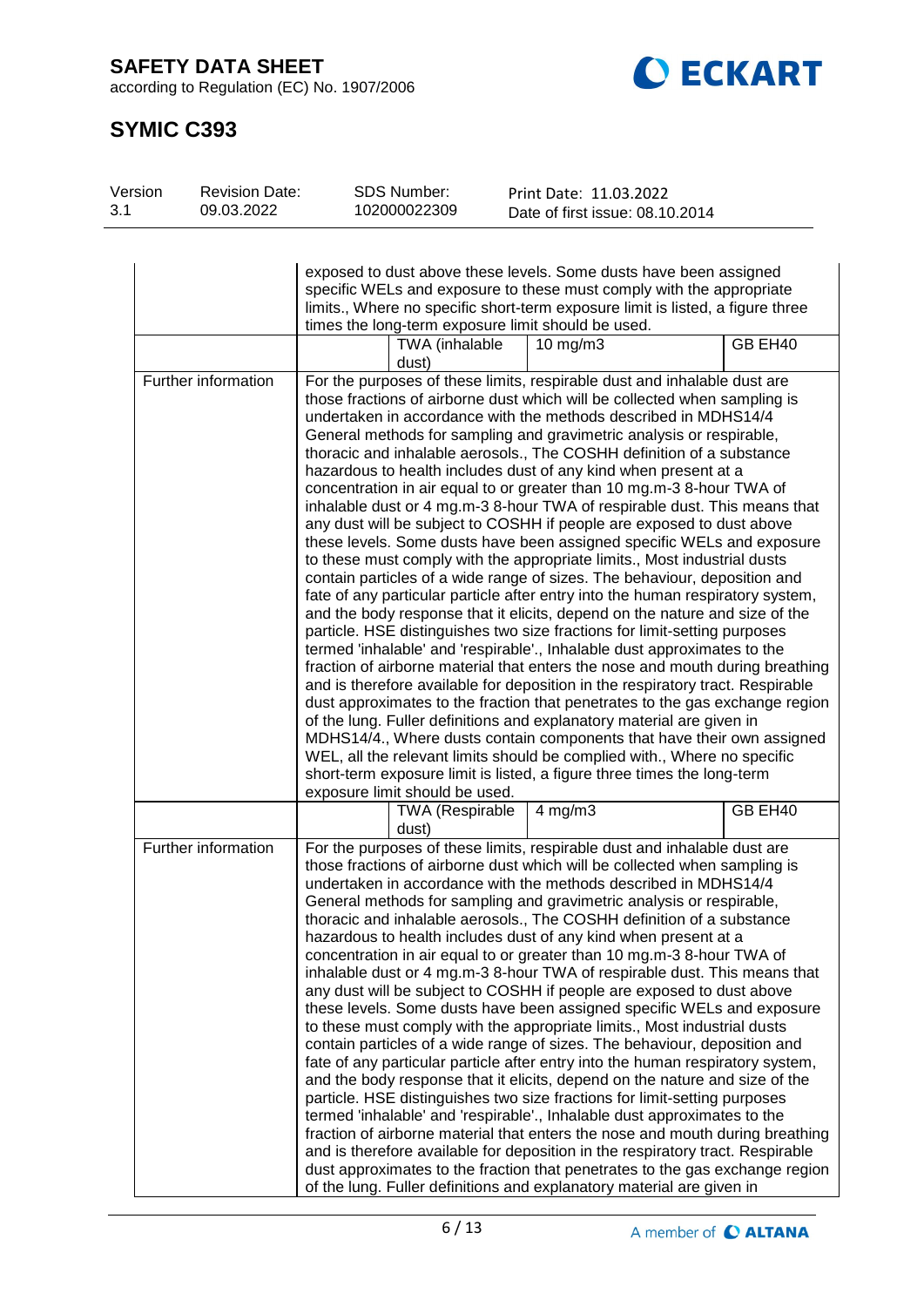

# **SYMIC C393**

| Version | <b>Revision Date:</b> | SDS Number:  | Print Date: 11.03.2022          |
|---------|-----------------------|--------------|---------------------------------|
| 3.1     | 09.03.2022            | 102000022309 | Date of first issue: 08.10.2014 |

MDHS14/4., Where dusts contain components that have their own assigned WEL, all the relevant limits should be complied with., Where no specific short-term exposure limit is listed, a figure three times the long-term exposure limit should be used.

# **Derived No Effect Level (DNEL) according to Regulation (EC) No. 1907/2006:**

| Substance name                         | End Use   | Exposure routes | Potential health              | Value      |
|----------------------------------------|-----------|-----------------|-------------------------------|------------|
|                                        |           |                 | effects                       |            |
| Fluorphlogopite<br>(Mq3K[AlF2O(SiO3)3] | Consumers | Ingestion       | Long-term systemic<br>effects | 62.5 mg/kg |

#### **8.2 Exposure controls**

#### **Personal protective equipment**

| Eye protection           | : Safety glasses                                                   |
|--------------------------|--------------------------------------------------------------------|
| Skin and body protection | : Protective suit                                                  |
| Respiratory protection   | No personal respiratory protective equipment normally<br>required. |

# **SECTION 9: Physical and chemical properties**

#### **9.1 Information on basic physical and chemical properties**

| Appearance                  | : powder                                      |
|-----------------------------|-----------------------------------------------|
| Colour                      | : gold                                        |
| Odour                       | : characteristic                              |
| <b>Odour Threshold</b>      | : No data available                           |
| рH                          | : substance/mixture is non-soluble (in water) |
| Freezing point              | : No data available                           |
| Boiling point/boiling range | : No data available                           |
| Flash point                 | : No data available                           |
| Evaporation rate            | : No data available                           |
| Flammability (solid, gas)   | $:$ Will not burn                             |
| Self-ignition               | : No data available                           |
| Auto-ignition temperature   | : No data available                           |
| Smoldering temperature      | : No data available                           |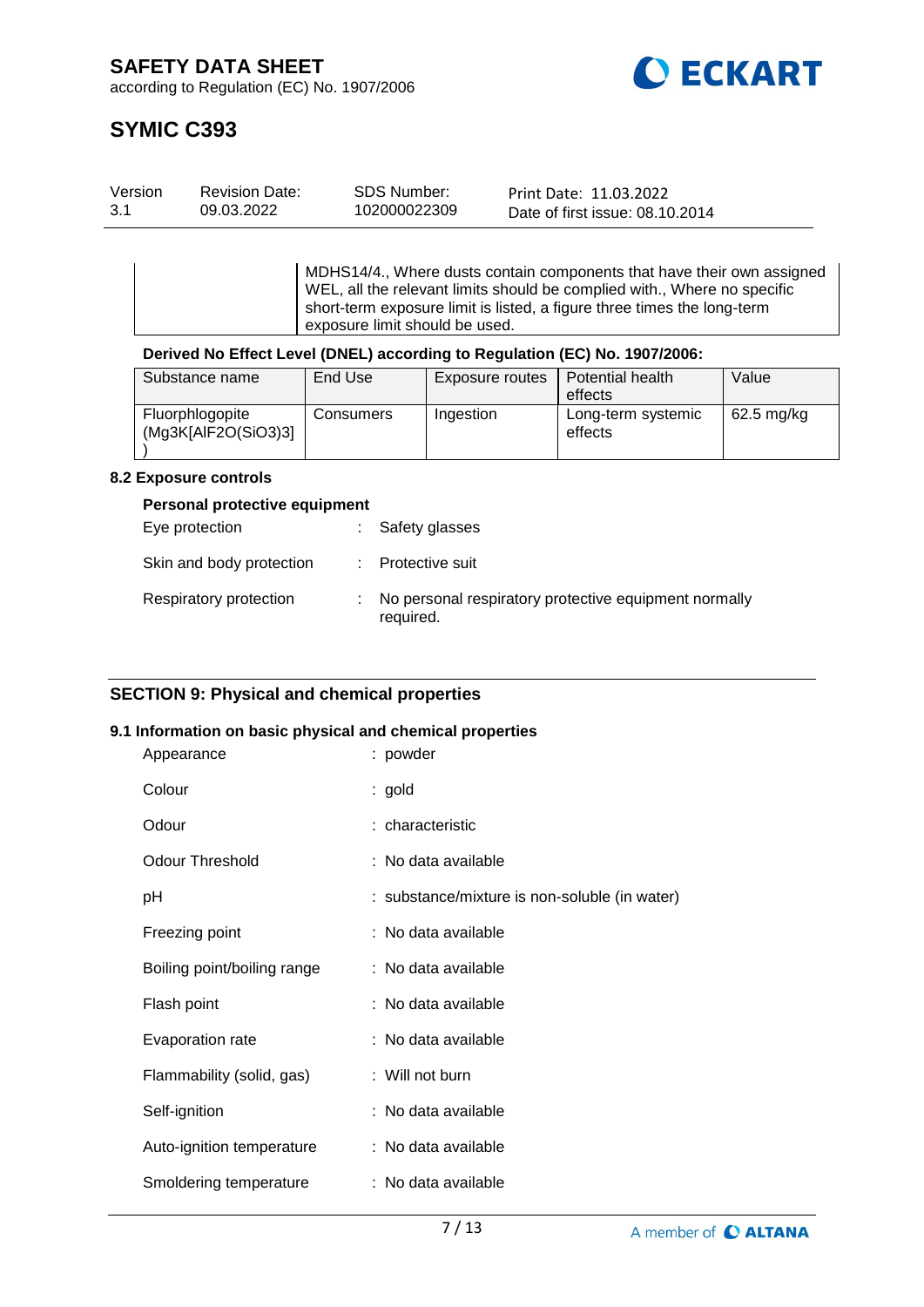according to Regulation (EC) No. 1907/2006



# **SYMIC C393**

| Version<br>3.1 | <b>Revision Date:</b><br>09.03.2022                 | <b>SDS Number:</b><br>102000022309 | Print Date: 11.03.2022<br>Date of first issue: 08.10.2014 |
|----------------|-----------------------------------------------------|------------------------------------|-----------------------------------------------------------|
|                |                                                     |                                    |                                                           |
|                | Decomposition temperature                           | : No data available                |                                                           |
|                | <b>Explosive properties</b>                         | : No data available                |                                                           |
|                | Oxidizing properties                                | : No data available                |                                                           |
|                | Upper explosion limit / Upper<br>flammability limit | : No data available                |                                                           |
|                | Lower explosion limit / Lower<br>flammability limit | : No data available                |                                                           |
|                | Vapour pressure                                     | : No data available                |                                                           |
|                | Relative vapour density                             | : No data available                |                                                           |
|                | Relative density                                    | : No data available                |                                                           |
|                | Density                                             | : No data available                |                                                           |
|                | <b>Bulk density</b>                                 | : No data available                |                                                           |
|                | Solubility(ies)<br>Water solubility                 | $:$ insoluble                      |                                                           |
|                | Solubility in other solvents                        | : No data available                |                                                           |
|                | Partition coefficient: n-<br>octanol/water          | : No data available                |                                                           |
|                | Decomposition temperature                           | : No data available                |                                                           |
|                | Viscosity, dynamic                                  | : No data available                |                                                           |
|                | Viscosity, kinematic                                | : No data available                |                                                           |
|                | Flow time                                           | : No data available                |                                                           |
|                |                                                     |                                    |                                                           |

# **9.2 Other information**

No data available

# **SECTION 10: Stability and reactivity**

### **10.1 Reactivity**

No decomposition if stored and applied as directed.

#### **10.2 Chemical stability**

No decomposition if stored and applied as directed.

### **10.3 Possibility of hazardous reactions**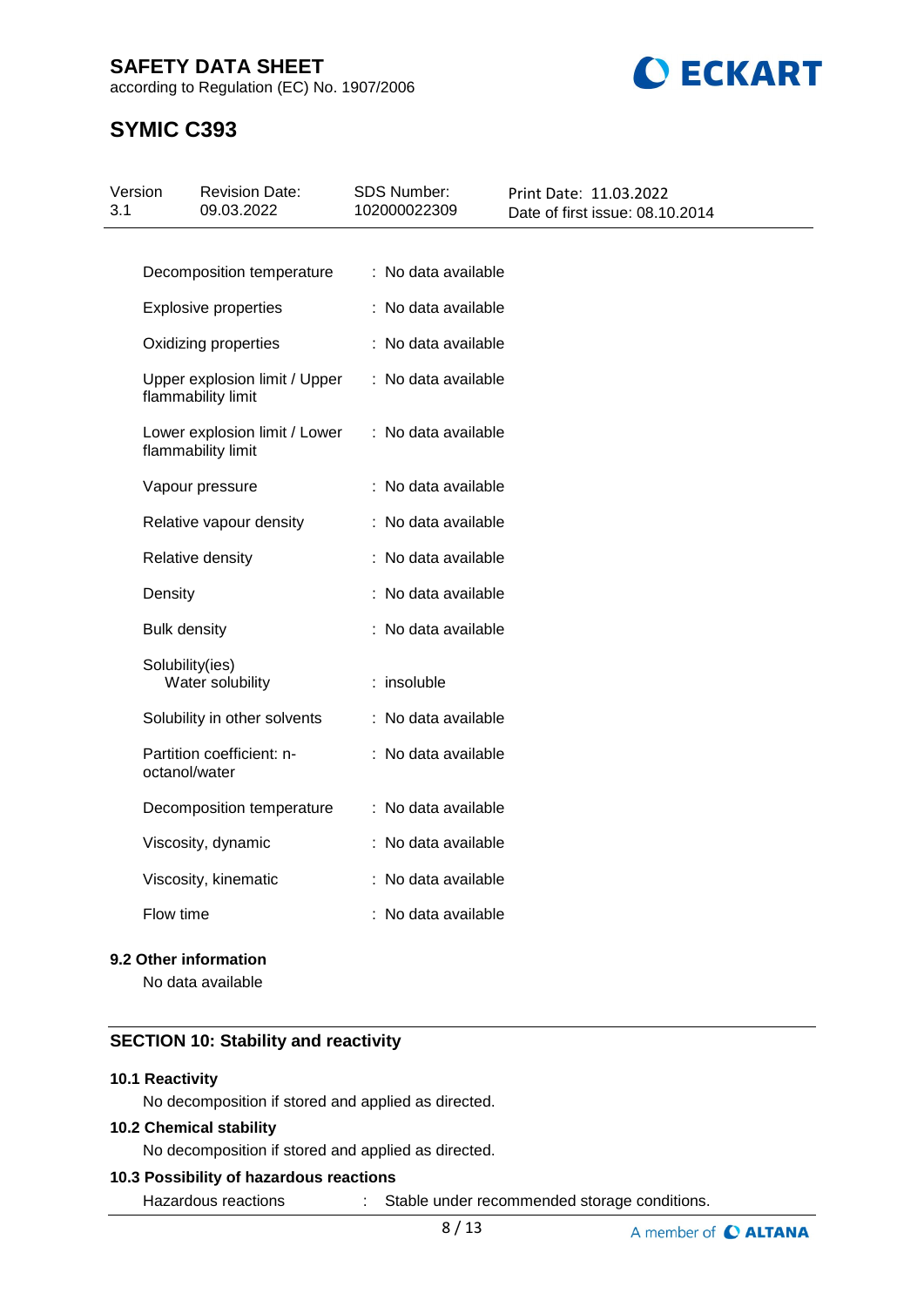

according to Regulation (EC) No. 1907/2006

| Version<br>3.1 | <b>Revision Date:</b><br>09.03.2022                                                | <b>SDS Number:</b><br>102000022309 | Print Date: 11.03.2022<br>Date of first issue: 08.10.2014 |
|----------------|------------------------------------------------------------------------------------|------------------------------------|-----------------------------------------------------------|
|                |                                                                                    |                                    |                                                           |
|                |                                                                                    |                                    | No hazards to be specially mentioned.                     |
|                | 10.4 Conditions to avoid                                                           |                                    |                                                           |
|                | Conditions to avoid                                                                | No data available                  |                                                           |
|                | 10.5 Incompatible materials                                                        |                                    |                                                           |
|                | 10.6 Hazardous decomposition products                                              |                                    |                                                           |
| air            | Contact with water or humid : This information is not available.                   |                                    |                                                           |
|                | Thermal decomposition                                                              |                                    | : This information is not available.                      |
|                | <b>SECTION 11: Toxicological information</b>                                       |                                    |                                                           |
|                | 11.1 Information on toxicological effects                                          |                                    |                                                           |
|                | <b>Acute toxicity</b>                                                              |                                    |                                                           |
|                | Not classified based on available information.                                     |                                    |                                                           |
|                | <b>Skin corrosion/irritation</b><br>Not classified based on available information. |                                    |                                                           |
|                | Serious eye damage/eye irritation                                                  |                                    |                                                           |
|                | Not classified based on available information.                                     |                                    |                                                           |
|                | <b>Respiratory or skin sensitisation</b>                                           |                                    |                                                           |
|                | <b>Skin sensitisation</b>                                                          |                                    |                                                           |
|                | Not classified based on available information.                                     |                                    |                                                           |
|                | <b>Respiratory sensitisation</b>                                                   |                                    |                                                           |
|                | Not classified based on available information.                                     |                                    |                                                           |
|                | <b>Germ cell mutagenicity</b><br>Not classified based on available information.    |                                    |                                                           |
|                | Carcinogenicity                                                                    |                                    |                                                           |
|                | Not classified based on available information.                                     |                                    |                                                           |
|                | <b>Reproductive toxicity</b>                                                       |                                    |                                                           |
|                | Not classified based on available information.                                     |                                    |                                                           |
|                | <b>STOT - single exposure</b>                                                      |                                    |                                                           |
|                | Not classified based on available information.                                     |                                    |                                                           |
|                | <b>STOT - repeated exposure</b>                                                    |                                    |                                                           |
|                | Not classified based on available information.                                     |                                    |                                                           |
|                | <b>Aspiration toxicity</b><br>Not classified based on available information.       |                                    |                                                           |
|                |                                                                                    | 9/13                               | A member of C ALTA                                        |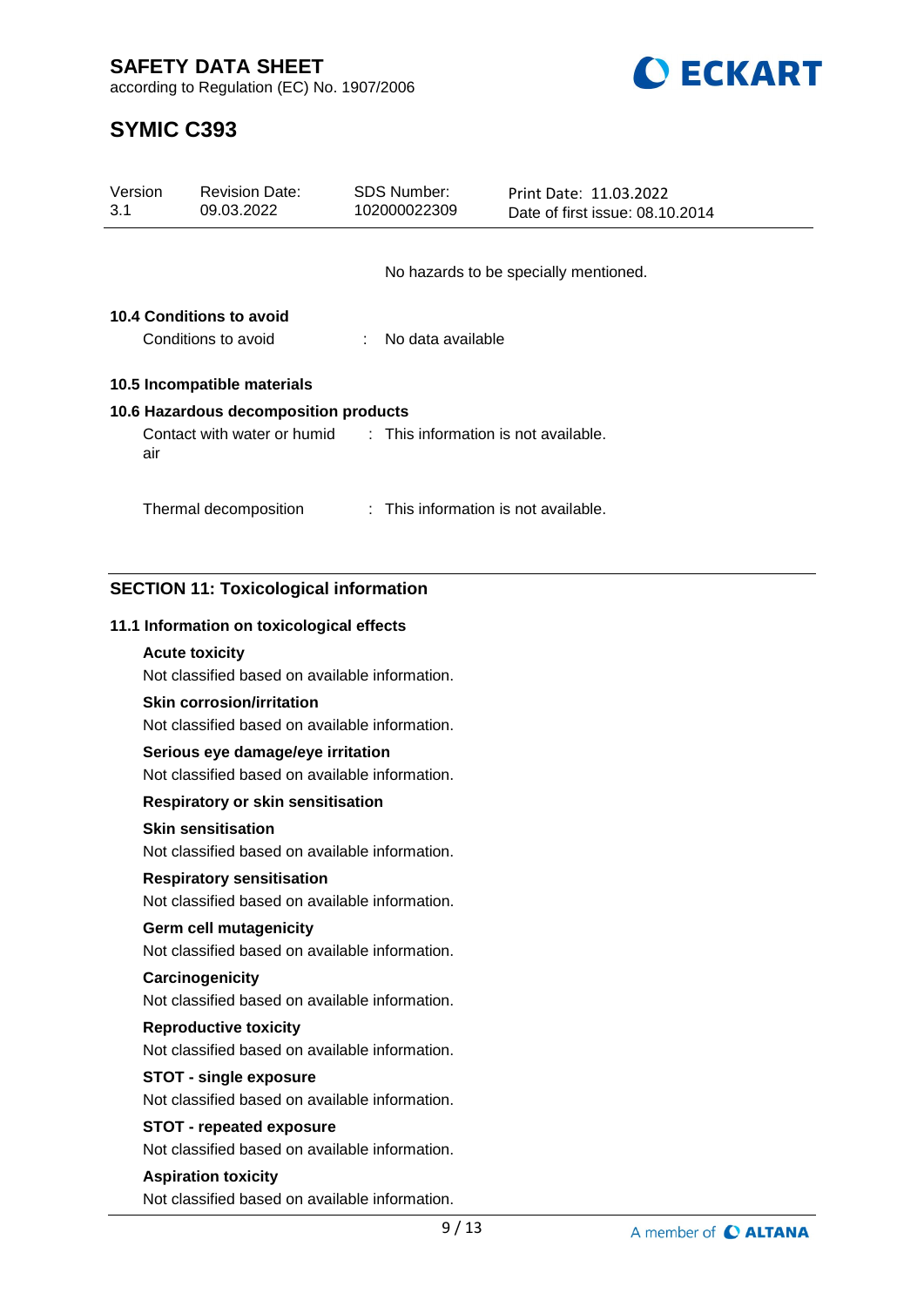

# **SYMIC C393**

| Version | <b>Revision Date:</b> | SDS Number:  | Print Date: 11.03.2022          |
|---------|-----------------------|--------------|---------------------------------|
| 3.1     | 09.03.2022            | 102000022309 | Date of first issue: 08.10.2014 |

#### **Further information**

#### **Product:**

Remarks: No data available

# **SECTION 12: Ecological information**

#### **12.1 Toxicity**

No data available

**12.2 Persistence and degradability**

No data available

#### **12.3 Bioaccumulative potential**

No data available

#### **12.4 Mobility in soil**

No data available

#### **12.5 Results of PBT and vPvB assessment**

#### **Product:**

Assessment : This substance/mixture contains no components considered to be either persistent, bioaccumulative and toxic (PBT), or very persistent and very bioaccumulative (vPvB) at levels of 0.1% or higher..

#### **12.6 Other adverse effects**

#### **Product:**

Additional ecological information : No data available

#### **Components:**

#### **Fluorphlogopite (Mg3K[AlF2O(SiO3)3]):**

Additional ecological information : No data available

# **SECTION 13: Disposal considerations**

### **13.1 Waste treatment methods**

Contaminated packaging : Empty containers should be taken to an approved waste handling site for recycling or disposal.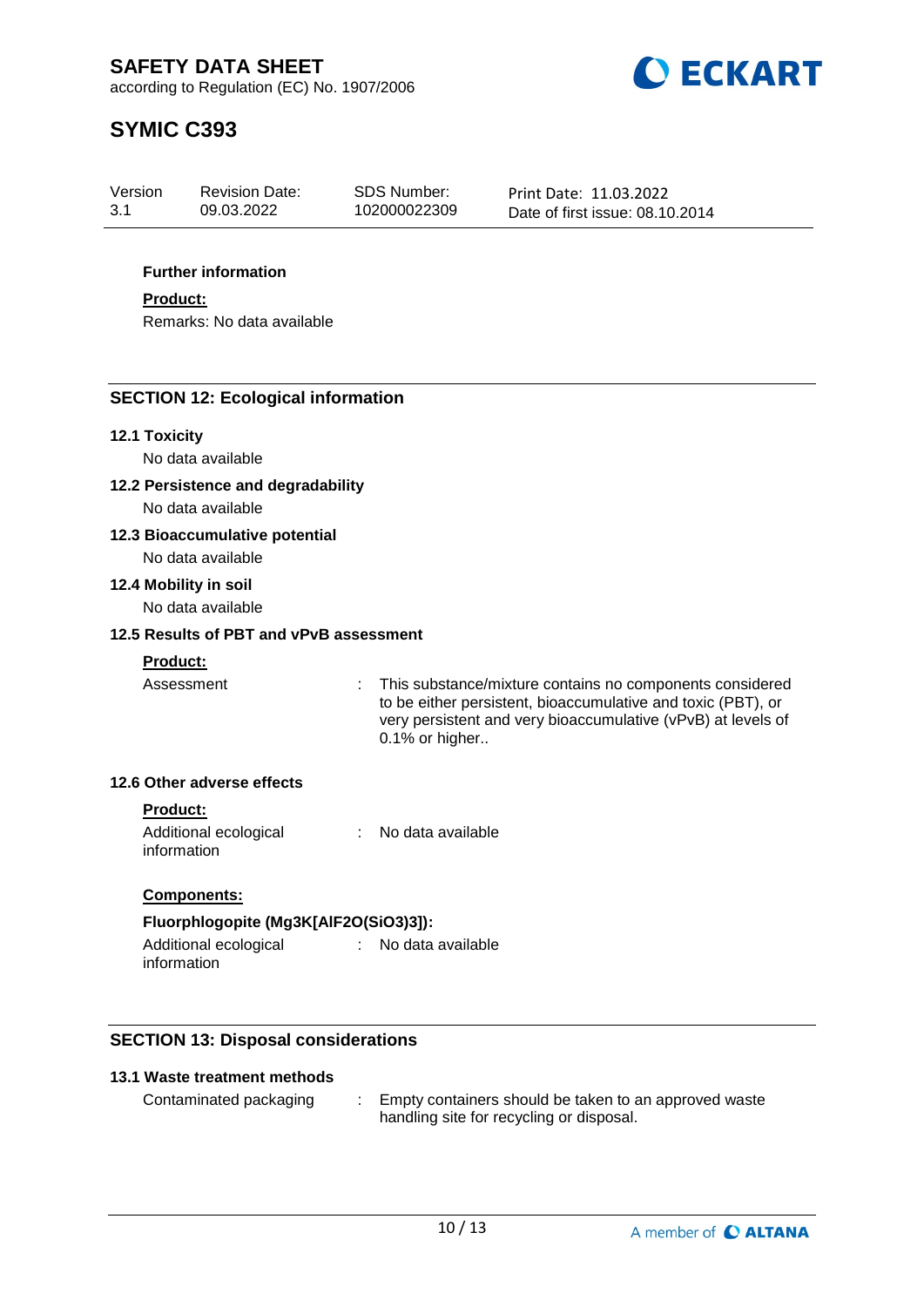

# **SYMIC C393**

| Version | <b>Revision Date:</b> | SDS Number:  | Print Date: 11.03.2022          |
|---------|-----------------------|--------------|---------------------------------|
| 3.1     | 09.03.2022            | 102000022309 | Date of first issue: 08.10.2014 |

# **SECTION 14: Transport information**

#### **14.1 UN number**

Not regulated as a dangerous good

#### **14.2 UN proper shipping name**

Not regulated as a dangerous good

#### **14.3 Transport hazard class(es)**

Not regulated as a dangerous good

#### **14.4 Packing group**

Not regulated as a dangerous good

#### **14.5 Environmental hazards**

Not regulated as a dangerous good

#### **14.6 Special precautions for user**

Remarks : Not classified as dangerous in the meaning of transport regulations.

# **14.7 Transport in bulk according to Annex II of Marpol and the IBC Code**

Not applicable for product as supplied.

# **SECTION 15: Regulatory information**

#### **15.1 Safety, health and environmental regulations/legislation specific for the substance or mixture**

| REACH - Candidate List of Substances of Very High<br>Concern for Authorisation (Article 59).                                                         |   | Not applicable |
|------------------------------------------------------------------------------------------------------------------------------------------------------|---|----------------|
| Regulation (EC) No 1005/2009 on substances that<br>deplete the ozone layer                                                                           |   | Not applicable |
| Regulation (EU) 2019/1021 on persistent organic<br>pollutants (recast)                                                                               |   | Not applicable |
| UK REACH List of substances subject to authorisation<br>(Annex XIV)                                                                                  | ÷ | Not applicable |
| REACH - Restrictions on the manufacture, placing on<br>the market and use of certain dangerous substances,<br>preparations and articles (Annex XVII) | ÷ | Not applicable |

#### **15.2 Chemical safety assessment**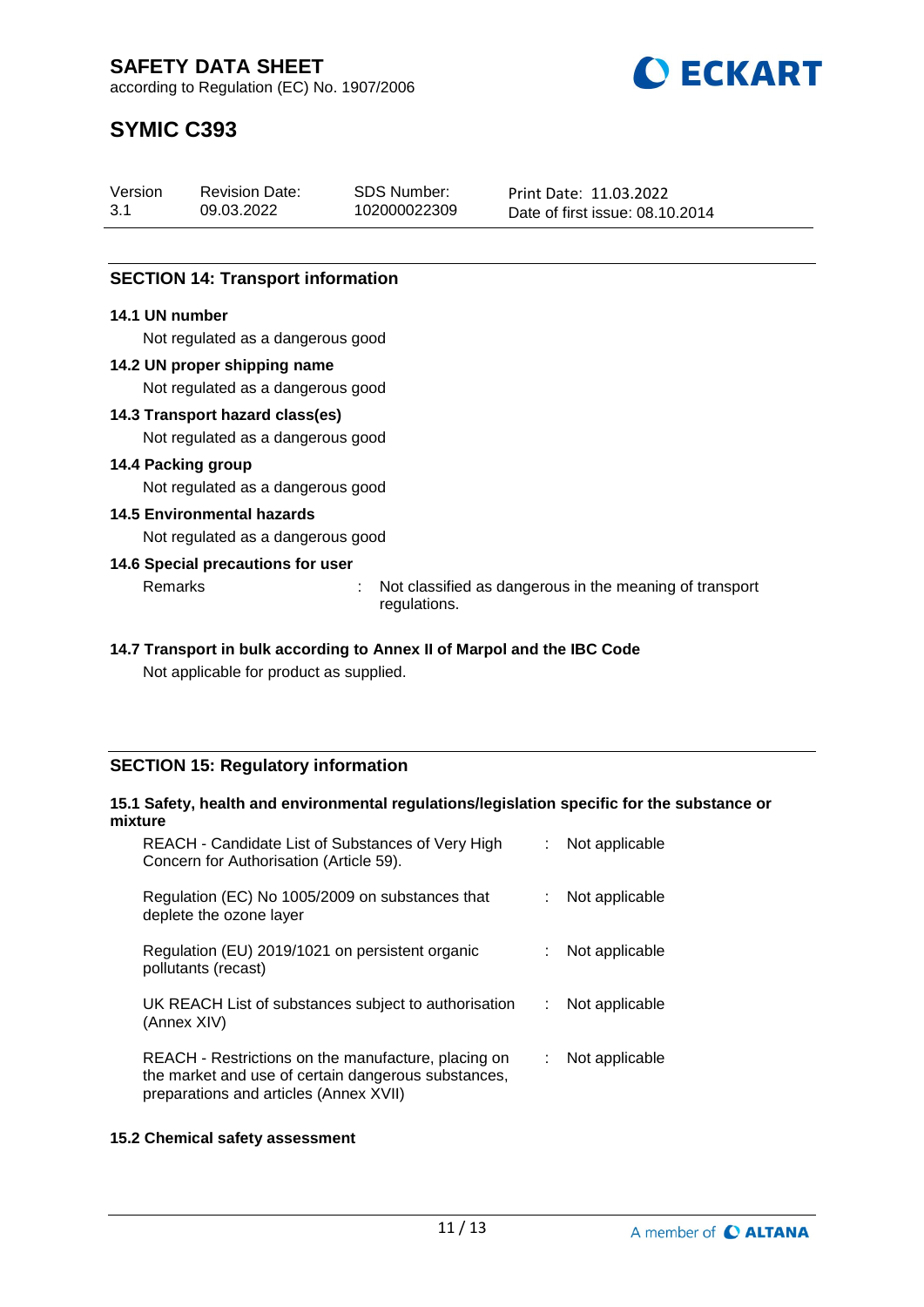

# **SYMIC C393**

| Version | <b>Revision Date:</b> | <b>SDS Number:</b> | Print Date: 11.03.2022          |
|---------|-----------------------|--------------------|---------------------------------|
| 3.1     | 09.03.2022            | 102000022309       | Date of first issue: 08.10.2014 |

### **SECTION 16: Other information**

#### **Full text of other abbreviations**

| 2000/39/EC       | Europe. Commission Directive 2000/39/EC establishing a first |
|------------------|--------------------------------------------------------------|
|                  | list of indicative occupational exposure limit values        |
| GB EH40          | : UK. EH40 WEL - Workplace Exposure Limits                   |
| 2000/39/EC / TWA | : Limit Value - eight hours                                  |
| GB EH40 / TWA    | : Long-term exposure limit (8-hour TWA reference period)     |

ADN - European Agreement concerning the International Carriage of Dangerous Goods by Inland Waterways; ADR - European Agreement concerning the International Carriage of Dangerous Goods by Road; AIIC - Australian Inventory of Industrial Chemicals; ASTM - American Society for the Testing of Materials; bw - Body weight; CLP - Classification Labelling Packaging Regulation; Regulation (EC) No 1272/2008; CMR - Carcinogen, Mutagen or Reproductive Toxicant; DIN - Standard of the German Institute for Standardisation; DSL - Domestic Substances List (Canada); ECHA - European Chemicals Agency; EC-Number - European Community number; ECx - Concentration associated with x% response; ELx - Loading rate associated with x% response; EmS - Emergency Schedule; ENCS - Existing and New Chemical Substances (Japan); ErCx - Concentration associated with x% growth rate response; GHS - Globally Harmonized System; GLP - Good Laboratory Practice; IARC - International Agency for Research on Cancer; IATA - International Air Transport Association; IBC - International Code for the Construction and Equipment of Ships carrying Dangerous Chemicals in Bulk; IC50 - Half maximal inhibitory concentration; ICAO - International Civil Aviation Organization; IECSC - Inventory of Existing Chemical Substances in China; IMDG - International Maritime Dangerous Goods; IMO - International Maritime Organization; ISHL - Industrial Safety and Health Law (Japan); ISO - International Organisation for Standardization; KECI - Korea Existing Chemicals Inventory; LC50 - Lethal Concentration to 50 % of a test population; LD50 - Lethal Dose to 50% of a test population (Median Lethal Dose); MARPOL - International Convention for the Prevention of Pollution from Ships; n.o.s. - Not Otherwise Specified; NO(A)EC - No Observed (Adverse) Effect Concentration; NO(A)EL - No Observed (Adverse) Effect Level; NOELR - No Observable Effect Loading Rate; NZIoC - New Zealand Inventory of Chemicals; OECD - Organization for Economic Co-operation and Development; OPPTS - Office of Chemical Safety and Pollution Prevention; PBT - Persistent, Bioaccumulative and Toxic substance; PICCS - Philippines Inventory of Chemicals and Chemical Substances; (Q)SAR - (Quantitative) Structure Activity Relationship; REACH - Regulation (EC) No 1907/2006 of the European Parliament and of the Council concerning the Registration, Evaluation, Authorisation and Restriction of Chemicals; RID - Regulations concerning the International Carriage of Dangerous Goods by Rail; SADT - Self-Accelerating Decomposition Temperature; SDS - Safety Data Sheet; SVHC - Substance of Very High Concern; TCSI - Taiwan Chemical Substance Inventory; TECI - Thailand Existing Chemicals Inventory; TRGS - Technical Rule for Hazardous Substances; TSCA - Toxic Substances Control Act (United States); UN - United Nations; vPvB - Very Persistent and Very Bioaccumulative

#### **Further information**

The information provided in this Safety Data Sheet is correct to the best of our knowledge, information and belief at the date of its publication. The information given is designed only as a guidance for safe handling, use, processing, storage, transportation, disposal and release and is not to be considered a warranty or quality specification. The information relates only to the specific material designated and may not be valid for such material used in combination with any other materials or in any process, unless specified in the text.

GB / EN